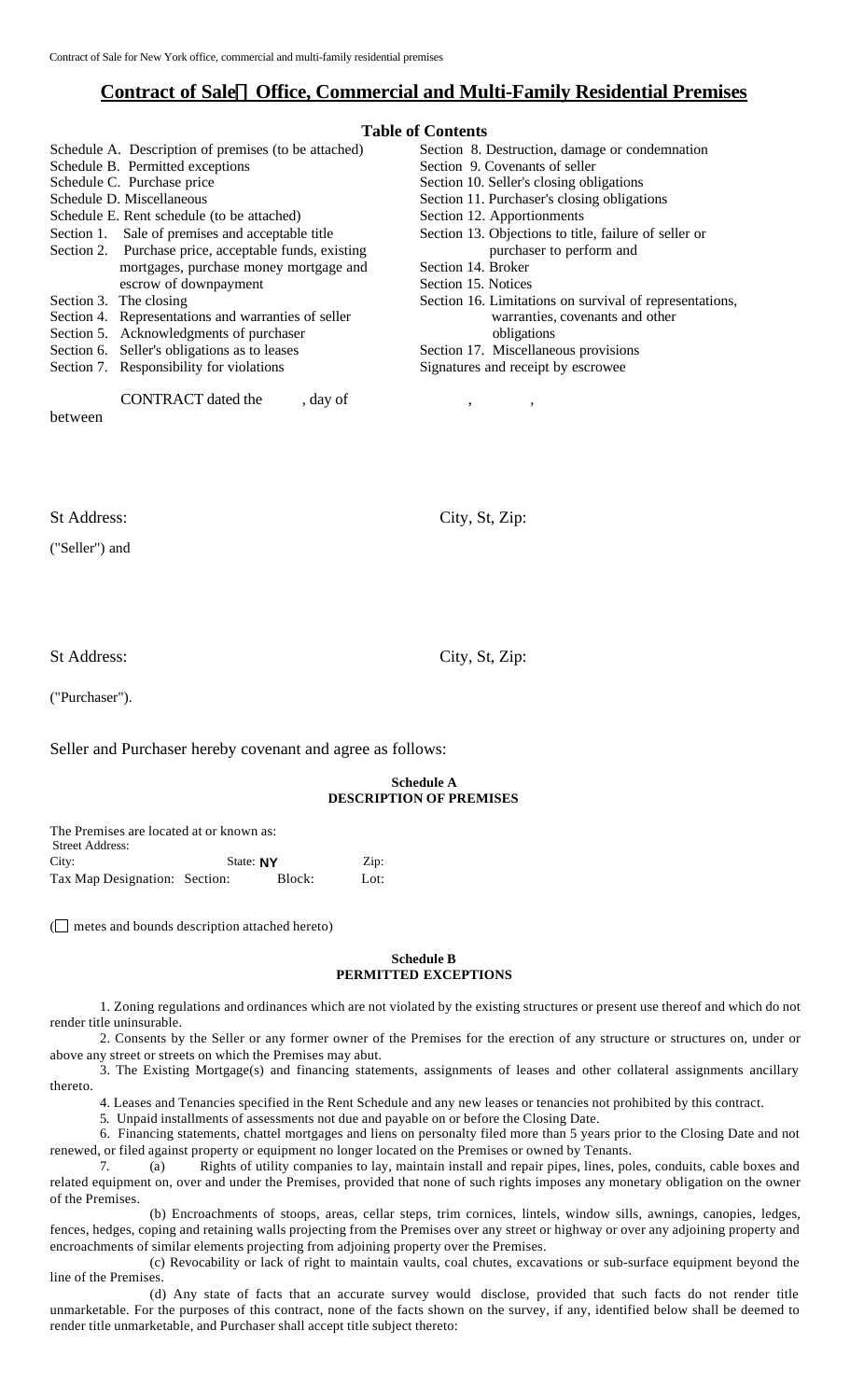# **Schedule C PURCHASE PRICE**

The Purchase Price shall be paid as follows:

| (a) By check subject to collection, the receipt of which is hereby acknowledged by Seller:<br>(b) By check or checks delivered to Seller at the Closing in accordance with the provisions of $\S2.02$ : $\S$ |                                                                                                                                                                          |                      |                              |                        |
|--------------------------------------------------------------------------------------------------------------------------------------------------------------------------------------------------------------|--------------------------------------------------------------------------------------------------------------------------------------------------------------------------|----------------------|------------------------------|------------------------|
|                                                                                                                                                                                                              | (c) By acceptance of title subject to the following Existing Mortgage(s):<br>(d) By execution and delivery to Seller by Purchaser or its assignee of a note secured by a |                      |                              | \$0.00<br>\$           |
|                                                                                                                                                                                                              | Purchase Money Mortgage on the Premises, in the sum of \$                                                                                                                |                      | <b>0</b> payable as follows: | 0                      |
| <b>Interest Rate:</b><br>Term:                                                                                                                                                                               | Monthly payment:                                                                                                                                                         | Prep. Fee:           | Other provisions:            |                        |
|                                                                                                                                                                                                              |                                                                                                                                                                          |                      |                              |                        |
| Making for a total Purchase Price of:                                                                                                                                                                        |                                                                                                                                                                          |                      |                              |                        |
|                                                                                                                                                                                                              |                                                                                                                                                                          | <b>Schedule D</b>    |                              |                        |
|                                                                                                                                                                                                              |                                                                                                                                                                          | <b>MISCELLANEOUS</b> |                              |                        |
| 1. Title insurer designated by the parties $(\S1.02)$ :                                                                                                                                                      |                                                                                                                                                                          |                      |                              |                        |
|                                                                                                                                                                                                              | 2. Last date for consent by Existing Mortgagee(s) $(\S2.03(b))$ : March                                                                                                  |                      |                              |                        |
|                                                                                                                                                                                                              | 3. Maximum Interest Rate of any Refinanced Mortgage (§2.04(b)):                                                                                                          |                      |                              |                        |
|                                                                                                                                                                                                              | 4. Prepayment Date on or after which Purchase Money Mortgage may be prepaid $(\$2.04(c))$ :                                                                              |                      |                              |                        |
| 5. Seller's tax ID Nos (§2.05) #1:                                                                                                                                                                           |                                                                                                                                                                          | #2:                  | #3:                          | #4:                    |
| 6. Buyer's tax ID Nos $(\$2.05)$ #1:                                                                                                                                                                         |                                                                                                                                                                          | #2:                  | #3:                          | #4:                    |
|                                                                                                                                                                                                              | 7. Scheduled time and date of Closing (§3.01): Date:                                                                                                                     |                      |                              | . Time: 10 am o'clock. |
|                                                                                                                                                                                                              | 8. Place of Closing (§3.01): Sellers Attorneys Office or Lenders Attorneys Office                                                                                        |                      |                              |                        |
| 9. Assessed valuation of Premises (§4.10):                                                                                                                                                                   |                                                                                                                                                                          |                      |                              |                        |
|                                                                                                                                                                                                              | 10. Fiscal year and annual real estate taxes on Premises (§4.10): Fiscal Year:                                                                                           |                      |                              | <b>Annual Taxes:</b>   |
|                                                                                                                                                                                                              | 11. Tax abatements or exemptions affecting Premises (§4.10):                                                                                                             |                      |                              |                        |
| 12. Assessments on Premises (§4.13):                                                                                                                                                                         |                                                                                                                                                                          |                      |                              |                        |
|                                                                                                                                                                                                              | 13. Maximum Amount which Seller must spend to cure violations, etc. (§7.02):                                                                                             |                      |                              |                        |
|                                                                                                                                                                                                              | 14. Maximum Expense of Seller to cure title defects, etc. (§13.02):                                                                                                      |                      |                              |                        |
| 15. Broker, if any (§14.01)                                                                                                                                                                                  |                                                                                                                                                                          |                      |                              |                        |
| 17. Address for notices (§15.01):<br>If to Seller:                                                                                                                                                           | 16. Party to pay broker's commission (§14.01): Seller                                                                                                                    |                      |                              |                        |

with a copy to:

If to Purchaser:

with a copy to:

18. Limitation Date for actions based on Seller's surviving representations and other obligations (§16.01):

19. Additional Schedules or Riders (§17.08): **See Annexed Seller's Rider**

#### **Schedule E RENT SCHEDULE**

( $\Box$ if more than four tenants, check, and annex a rent schedule rider hereto; otherwise, enter information below)<br>  $Apt. No.$  Rent Due Security Apt. No.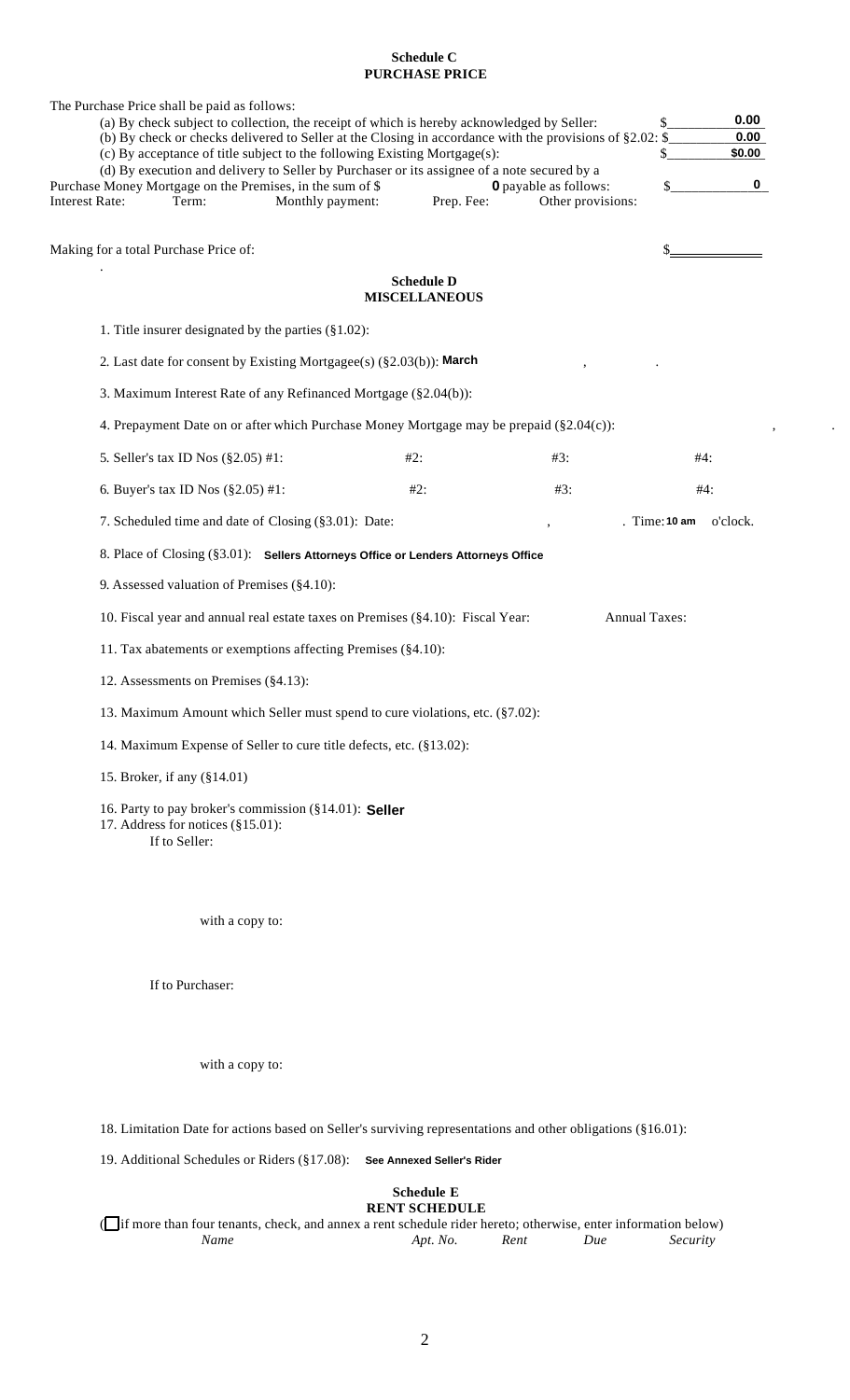# **Section 1. Sale of Premises and Acceptable Title**

§1.01. Seller shall sell to Purchaser, and Purchaser shall purchase from Seller, at the price and upon the terms and conditions set forth in this contract:

(a) the parcel of land more particularly described in Schedule A attached hereto ("Land");

(b) all buildings and improvements situated on the Land (collectively, "Building");

(c) all right, title and interest of Seller, if any, in and to the land Iying in the bed of any street or highway in front of or adjoining the Land to the center line thereof and to any unpaid award for any taking by condemnation or any damage to the Land by reason of a change of grade of any street or highway;

(d) the appurtenances and all the estate and rights of Seller in and to the Land and Building; and

(e) all right, title and interest of Seller, if any, in and to the fixtures, equipment and other personal property attached or appurtenant to the Building (collectively, "Premises"). The Premises are located at or known as Street Address:

| City:                         | State: NY | Zip:   |      |
|-------------------------------|-----------|--------|------|
| Tax Map Designation: Section: |           | Block: | Lot: |

§1.02. Seller shall convey and Purchaser shall accept fee simple title to the Premises in accordance with the terms of this contract, subject only to:

(a) the matters set forth in Schedule B attached hereto (collectively, "Permitted Exceptions"); and

(b) such other matters as (i) the title insurer specified in Schedule D attached hereto (or if none is so specified, then any member of the New York Board of Title Underwriters) shall be willing, without special premium, to omit as exceptions to coverage or to except with insurance against collection out of or enforcement against the Premises and (ii) shall be accepted by any lender described in Section 274-a of the Real Property Law ("Institutional Lender") which has committed in writing to provide mortgage financing to Purchaser for the purchase of the Premises ("Purchaser's Institutional Lender"), except that if such acceptance by Purchaser's Institutional Lender is unreasonably withheld or delayed, such acceptance shall be deemed to have been given.

## **Section 2. Purchase Price, Acceptable Funds, Existing Mortgages, Purchase Money Mortgage and Escrow of Downpayment**

§2.01. The purchase price ("Purchase Price") to be paid by Purchaser to Seller for the Premises as provided in Schedule C attached hereto is \$

§2.02. All monies payable under this contract, unless otherwise specified in this contract, shall be paid by

(a) certified checks of Purchaser or any person making a purchase money loan to Purchaser drawn on any bank, savings bank, trust company or savings and loan association having a banking office in the State of New York or

(b) official bank checks drawn by any such banking institution, payable to the order of Seller, except that uncertified checks of Purchaser payable to the order of Seller up to the amount of one-half of one percent of the Purchase Price shall be acceptable for sums payable to Seller at the Closing.

§2.03. (a) If Schedule C provides of the acceptance of title by Purchaser subject to one or more existing mortgages (collectively, "Existing Mortgage(s)"), the amounts specified in Schedule C with reference thereto may be approximate. If at the Closing the aggregate principal amount of the Existing Mortgage(s), as reduced by payments required thereunder prior to the Closing, is less than the aggregate amount of the Existing Mortgage(s) as specified in Schedule C, the difference shall be added to the monies payable at the Closing, unless otherwise expressly provided herein.

(b) If any of the documents constituting the Existing Mortgage(s) or the note(s) secured thereby prohibits or restricts the conveyance of the Premises or any part thereof without the prior consent of the holder or holders thereof ("Mortgagee(s)") or confers upon the Mortgagee(s) the right to accelerate payment of the indebtedness or to change the terms of the Existing Mortgage(s) in the event that a conveyance is made without consent of the Mortgagee(s), Seller shall notify such Mortgagee(s) of the proposed conveyance to Purchaser within 10 days after execution and delivery of this contact, requesting the consent of such Mortgagee(s) thereto. Seller and Purchaser shall furnish the Mortgagee(s) with such information as may reasonably be required in connection with such request and shall otherwise cooperate with such Mortgagee(s) and with each other in an effort expeditiously to procure such consent, but neither shall be obligated to make any payment to obtain such consent. If such Mortgagee(s) shall fail or refuse to grant such consent in writing on or before the date set forth in Schedule D or shall require as a condition of the granting of such consent

(i) that additional consideration be paid to the Mortgagee(s) and neither Seller nor Purchaser is willing to pay such additional consideration or

(ii) that the terms of the Existing Mortgage(s) be changed and Purchaser is unwilling to accept such change, then unless Seller and Purchaser mutually agree to extend such date or otherwise modify the terms of this contract, Purchaser may terminate this contract in the manner provided in §13.02.

If Schedule C provides for a Purchase Money Mortgage (as defined in §2.04), Seller may also terminate this contract in the manner provided in §13.02 if any of the foregoing circumstances occur or if Seller is unwilling to accept any such change in the terms of the Existing  $Mortgage(s)$ .

§2.04. (a) If Schedule C provides for payment of a portion of the Purchase Price by execution and delivery to Seller of a note secured by a purchase money mortgage ("Purchase Money Mortgage"), such note and Purchase Money Mortgage shall be drawn by the attorney for the Seller on the standard forms of the New York Board of Title Underwriters then in effect for notes and for mortgages of like lien, as modified by this contract. At the Closing, Purchaser shall pay the mortgage recording tax and recording fees therefor and the filing fees for any financing statements delivered in connection therewith.

(b) If Schedule C provides for the acceptance of title by Purchaser subject to Existing Mortgage(s) prior in lien to the Purchase Money Mortgage, the Purchase Money Mortgage shall provide that it is subject and subordinate to the lien(s) of the Existing Mortgage(s) and shall be subject and subordinate to any extensions, modifications, renewals, consolidations, substitutions or replacements thereof (collectively, "Refinancing" or "Refinanced Mortgage"), provided that (i) the rate of interest payable under a Refinanced Mortgage shall not be greater than that specified in Schedule D as the Maximum Interest Rate or, if no Maximum Interest Rate is specified in Schedule D, shall not be greater than the rate of interest that was payable on the refinanced indebtedness immediately prior to such Refinancing, and (ii) if the principal amount of the Refinanced Mortgage plus the principal amount of other Existing Mortgage(s), if any, remaining after placement of a Refinanced Mortgage exceeds the amount of principal owing and unpaid on all mortgages on the Premises superior to the Purchase Money Mortgage immediately prior to the Refinancing, an amount equal to the excess shall be paid at the closing of the Refinancing to the holder of the Purchase Money Mortgage in reduction of principal payments due thereunder in inverse order of maturity. The Purchase Money Mortgage shall further provide that the holder thereof shall, on demand and without charge therefor, execute, acknowledge and deliver any agreement or agreements reasonably required by the mortgagee to confirm such subordination.

(c) The Purchase Money Mortgage shall contain the following additional provisions: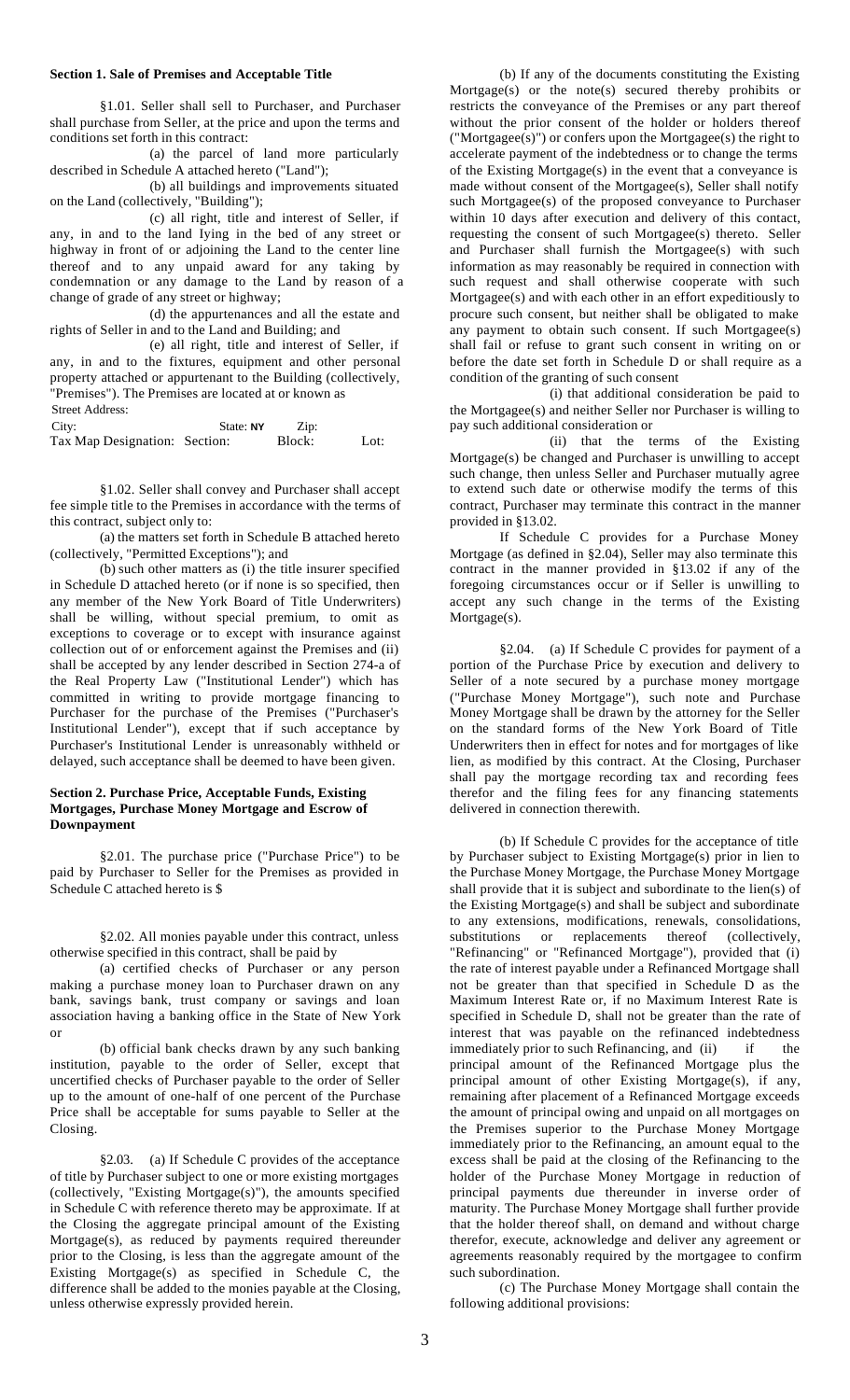(i) "The mortgagor or any owner of the mortgaged premises shall have the right to prepay the entire unpaid indebtedness together with accred interest, but without penalty, at any time on or after [insert the day following the last day of the fiscal year of the mortgagee in which the Closing occurs or, if a Prepayment Date is specified in Schedule D, the specified Prepayment Date], on not less than 10 days' written notice to the holder hereof."

(ii) "Notwithstanding anything to the contrary contained herein, the obligation of the mortgagor for the payment of the indebtedness and for the performance of the terms, covenants and conditions contained herein and in the note secured hereby is limited solely to recourse against the property secured by this mortgage, and in no event shall the mortgagor or any principal of the mortgagor, disclosed or undisclosed, be personally liable for any breach of or default under the note or this mortgage or for any deficiency resulting from or through any proceedings to foreclose this mortgage, nor shall any deficiency judgment, money judgment or other personal judgment be sought or entered against the mortgagor or any principal of the mortgagor, disclosed or undisclosed, but the foregoing shall not adversely affect the lien of this mortgage or the mortgagee's right of foreclosure."

(iii) "In addition to performing its obligations under Section 274-a of the Real Property Law, the mortgagee, if other than one of the institutions listed in Section 274-a agrees that, within 10 days after written request by the mortgagor, but not more than twice during any period of 12 consecutive months, it will execute, acknowledge and deliver without charge a certificate of reduction in recordable form (a) certifying as to (1) the then unpaid principal balance of the indebtedness secured hereby, (2) the maturity date thereof, (3) the rate of interest, (4) the last date to which interest has been paid and (5) the amount of any escrow deposits then held by the mortgagee, and (b) stating, to the knowledge of the mortgagee, whether there are any alleged defaults hereunder and, if so, specifying the nature thereof.'

(iv) "All notices required or desired to be given under this mortgage shall be in writing and shall be delivered personally or shall be sent by prepaid registered or certified mail, addressed to the mortgagor and mortgagee at the addresses specified in this mortgage or to such other parties or at such other addresses, not exceeding two, as may be designated in a notice given to the other party or parties in accordance with the provisions hereof."

(v) The additional provisions, if any, specified in a rider hereto.

§2.05. (a) If the sum paid under paragraph (a) of Schedule C or any other sums paid on account of the Purchase Price prior to the Closing (collectively, "Downpayment") are paid by check or checks drawn to the order of and delivered to Seller's attorney or another escrow agent ("Escrowee"), the Escrowee shall hold the proceeds thereof in escrow in a special bank account (or as otherwise agreed in writing by Seller, Purchaser and Escrowee) until the Closing or sooner termination of this contract and shall pay over or apply such proceeds in accordance with the terms of this section. Escrowee need not hold such proceeds in an interest-bearing account, but if any interest is earned thereon, such interest shall be paid to the same party entitled to the escrowed proceeds, and the party receiving such interest shall pay any income taxes thereon. The tax identification numbers of the parties are either set forth in Schedule D or shall be furnished to Escrowee upon request. At the Closing, such proceeds and the interest thereon, if any, shall be paid by Escrowee to Seller. If for any reason the Closing does not occur and either party makes a written demand upon Escrowee for payment of such amount, Escrowee shall give written notice to the other party of such demand. If Escrowee does not receive a written objection from the other party to the proposed payment within 10 business days after the giving of such notice, Escrowee is hereby authorized to make such payment. If Escrowee does receive such written objection within such 10 day period or if for any other reason Escrowee in good faith shall elect not to make such payment, Escrowee shall continue to hold such amount until otherwise directed by written instructions from the parties to this contract or a final judgment of a court. However, Escrowee shall have the right at any time to deposit the escrowed proceeds and interest thereon, if any, with the

clerk of the Supreme Court of the county in which the Land is located. Escrowee shall give written notice of such deposit to Seller and Purchaser. Upon such deposit Escrowee shall be relieved and discharged of all further obligations and responsibilities hereunder.

(b) The parties acknowledge that Escrowee is acting solely as a stakeholder at their request and for their convenience, that Escrowee shall not be deemed to be the agent of either of the parties, and that Escrowee shall not be liable to either of the parties for any act or omission on its part unless taken or suffered in bad faith, in willful disregard of this contract or involving gross negligence. Seller and Purchaser shall jointly and severally indemnify and hold Escrowee harmless from and against all costs, claims and expenses, including reasonable attorneys' fees, incurred in connection with the performance of Escrowee's duties hereunder, except with respect to actions or omissions taken or suffered by Escrowee in bad faith, in willful disregard of this contract or involving gross negligence on the part of Escrowee.

(c) Escrowee has acknowledged agreement to these provisions by signing in the place indicated on the signature page of this contract.

# **Section 3. The Closing**

§3.01. Except as otherwise provided in this contract, the closing of title pursuant to this contract ("Closing") shall take place on the scheduled date and time of closing specified in Schedule D (the actual date of the Closing being herein referred to as "Closing Date") at the place specified in Schedule D.

#### **Section 4. Representations and Warranties of Seller**

Seller represents and warrants to Purchaser as follows:

§4.01. Unless otherwise provided in this contract, Seller is the sole owner of the Premises.

§4.02. If the Premises are encumbered by an Existing Mortgage(s), no written notice has been received from the Mortgagee(s) asserting that a default or breach exists thereunder which remains uncured and no such notice shall have been received and remain uncured on the Closing Date. If copies of documents constituting the Existing Mortgage(s) and note(s) secured thereby have been exhibited to and initialed by Purchaser or its representative, such copies are true copies of the originals and the Existing Mortgage(s) and note(s) secured thereby have not been modified or amended except as shown in such documents.

§4.03. The information concerning written leases (which together with all amendments and modifications thereof are collectively referred to as "Leases") and any tenancies in the Premises not arising out of the Leases (collectively, "Tenancies") set forth in Schedule E attached hereto ("Rent Schedule") is accurate as of the date set forth therein or, if no date is set forth therein, as of the date hereof, and there are no Leases or Tenancies of any space in the Premises other than those set forth therein and any subleases or subtenancies. Except as otherwise set forth in the Rent Schedule or elsewhere in this contract:

(a) all of the Leases are in full force and effect and none of them has been modified, amended or extended;

(b) no renewal or extension options have been granted to tenants;

(c) no tenant has an option to purchase the Premises; (d) the rents set forth are being collected on a current basis and there are on arrearages in excess of one month;

(e) no tenant is entitled to rental concessions or abatements for any period subsequent to the scheduled date of closing;

(f) Seller has not sent written notice to any tenant claiming that such tenant is in default, which default remains uncured;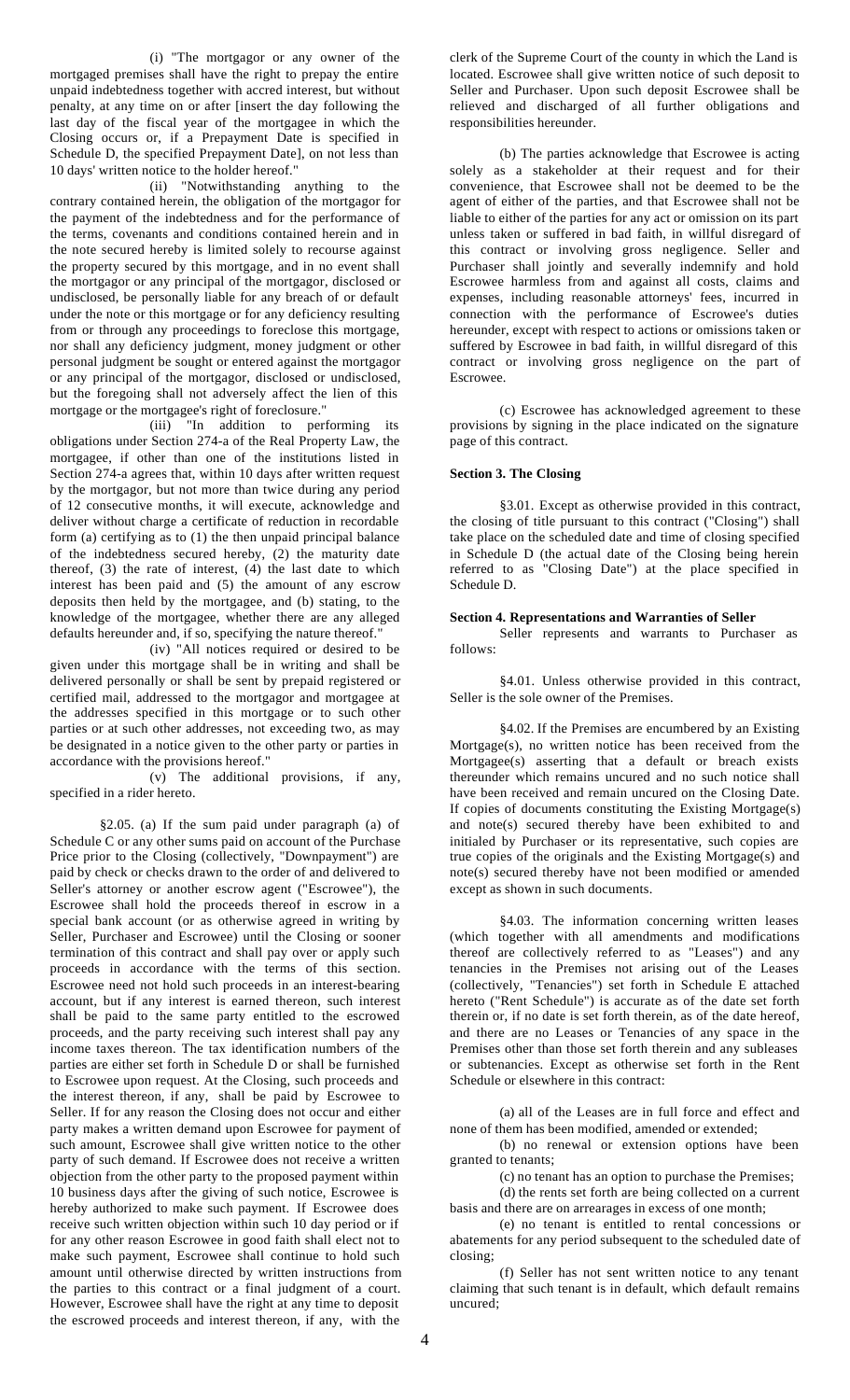(g) no action or proceeding instituted against Seller by any tenant of the Premises is presently pending in any court, except with respect to claims involving personal injury or property damage which are covered by insurance; and

(h) there are no security deposits other than those set forth in the Rent Schedule.

If any Leases which have been exhibited to and initialed by Purchaser or its representative contain provisions that are inconsistent with the foregoing representations and warranties, such representations and warranties shall be deemed modified to the extent necessary to eliminate such inconsistency and to conform such representations and warranties to the provisions of the Leases.

§4.04. If the Premises or any part thereof are subject to the New York City Rent Stabilization Law, Seller is and on the Closing Date will be a member in good standing of the Real Estate Industry Stabilization Association, and, except as otherwise set forth in the Rent Schedule, there are no proceedings with any tenant presently pending before the Conciliation and Appeals Board in which a tenant has alleged an overcharge of rent or diminution of services or similar grievance, and there are no outstanding orders of the Conciliation and Appeals Board that have not been complied with by Seller.

§4.05. If the Premises or any part thereof are subject to the New York City Emergency Rent and Rehabilitation Law, the rents shown are not in excess of the maximum collectible rents, and, except as otherwise set forth in the Rent Schedule, no tenants are entitled to abatements as senior citizens, there are no proceedings presently pending before the rent commission in which a tenant has alleged an overcharge of rent or diminution of services or similar grievance, and there are no outstanding orders of the rent commission that have not been complied with by Seller.

§4.06. If an insurance schedule is attached hereto, such schedule lists all insurance policies presently affording coverage with respect to the Premises, and the information contained therein is accurate as of the date set forth therein or, if no date is set forth therein, as of the date hereof.

§4.07. If a payroll schedule is attached hereto, such schedule lists all employees presently employed at the Premises, and the information contained therein is accurate as of the date set forth therein or, if no date is set forth therein, as of the date hereof, and, except as otherwise set forth in such schedule, none of such employees is covered by a union contract and there are no retroactive increases or other accrued and unpaid sums owed to any employee.

§4.08. If a schedule of service, maintenance, supply and management contracts ("Service Contracts") is attached hereto, such schedule lists all such contracts affecting the Premises, and the information set forth therein is accurate as of the date set forth therein or, if no date is set forth therein, as of the date hereof.

§4.09. If a copy of a certificate of occupancy for the Premises has been exhibited to and initialed by Purchaser or its representative, such copy is a true copy of the original and such certificate has not been amended, but Seller makes no representation as to compliance with any such certificate.

§4.10. The assessed valuation and real estate taxes set forth in Schedule D, if any, are the assessed valuation of the Premises and the taxes paid or payable with respect thereto for the fiscal year indicated in such schedule. Except as otherwise set forth in Schedule D, there are no tax abatements or exemptions affecting the Premises.

§4.11. Except as otherwise set forth in a schedule attached hereto, if any, if the Premises are used for residential purposes, each apartment contains a range and a refrigerator, and all of the ranges and refrigerators and all of the items of personal property (or replacements thereof) listed in such schedule, if any, are and on the Closing Date will be owned by

Seller free of liens and encumbrances other than the lien(s) of the Existing Mortgage(s), if any.

§4.12. Seller has no actual knowledge that any incinerator, boiler or other burning equipment on the Premises is being operated in violation of applicable law. If copies of a certificate or certificates of operation therefor have been exhibited to and initialed by Purchaser or its representative, such copies are true copies of the originals.

§4.13. Except as otherwise set forth in Schedule D, Seller has no actual knowledge of any assessment payable in annual installments, or any part thereof, which has become a lien on the Premises.

#### **Section 5. Acknowledgments of Purchaser** Purchaser acknowledges that:

§5.01. Purchaser has inspected the Premises, is fully familiar with the physical condition and state of repair thereof, and, subject to the provisions of §7.01, §8.01, and §9.04, shall accept the Premises "as is" and in their present condition, subject to reasonable use, wear, tear and natural deterioration between now and the Closing Date, without any reduction in the Purchase Price for any change in such condition by reason thereof subsequent to the date of this contract.

§5.02. Before entering into this contract, Purchaser has made such examination of the Premises, the operation, income and expenses thereof and all other matters affecting or relating to this transaction as Purchaser deemed necessary. In entering into this contract, Purchaser has not been induced by and has not relied upon any representations, warranties or statements, whether express or implied, made by Seller or any agent, employee or other representative of Seller or by any broker or any other person representing or purporting to represent Seller, which are not expressly set forth in this contract, whether or not any such representations, warranties or statements were made in writing or orally.

## **Section 6. Seller's Obligations as to Leases**

§6.01. Unless otherwise provided in a schedule attached to this contract, between the date of this contract and the Closing, Seller shall not, without Purchaser's prior written consent, which consent shall not be unreasonably withheld:

(a) amend, renew or extend any Lease in any respect, unless required by law;

(b) grant a written lease to any tenant occupying space pursuant to a Tenancy; or

(c) terminate any Lease or Tenancy except by reason of a default by the tenant thereunder.

§6.02. Unless otherwise provided in a schedule attached to this contract, between the date of this contract and the Closing, Seller shall not permit occupancy of, or enter into any new lease for, space in the Building which is presently vacant or which may hereafter become vacant without first giving Purchaser written notice of the identity of the proposed tenant, together with

(a) either a copy of the proposed lease or a summary of the terms thereof in reasonable detail and

(b) a statement of the amount of the brokerage commission, if any, payable in connection therewith and the terms of payment thereof. If Purchaser objects to such proposed lease, Purchaser shall so notify Seller within 4 business days after receipt of Seller's notice if such notice was personally delivered to Purchaser, or within 7 business days after the mailing of such notice by Seller to Purchaser, in which case Seller shall not enter into the proposed lease. Unless otherwise provided in a schedule attached to this contract, Purchaser shall pay to Seller at the Closing, in the manner specified in §2.02, the rent and additional rent that would have been payable under the proposed lease from the date on which the tenant's obligation to pay rent would have commenced if Purchaser had not so objected until the Closing Date, less the amount of the brokerage commission specified in Seller's notice and the reasonable cost of decoration or other work required to be performed by the landlord under the terms of the proposed lease to suit the premises to the tenant's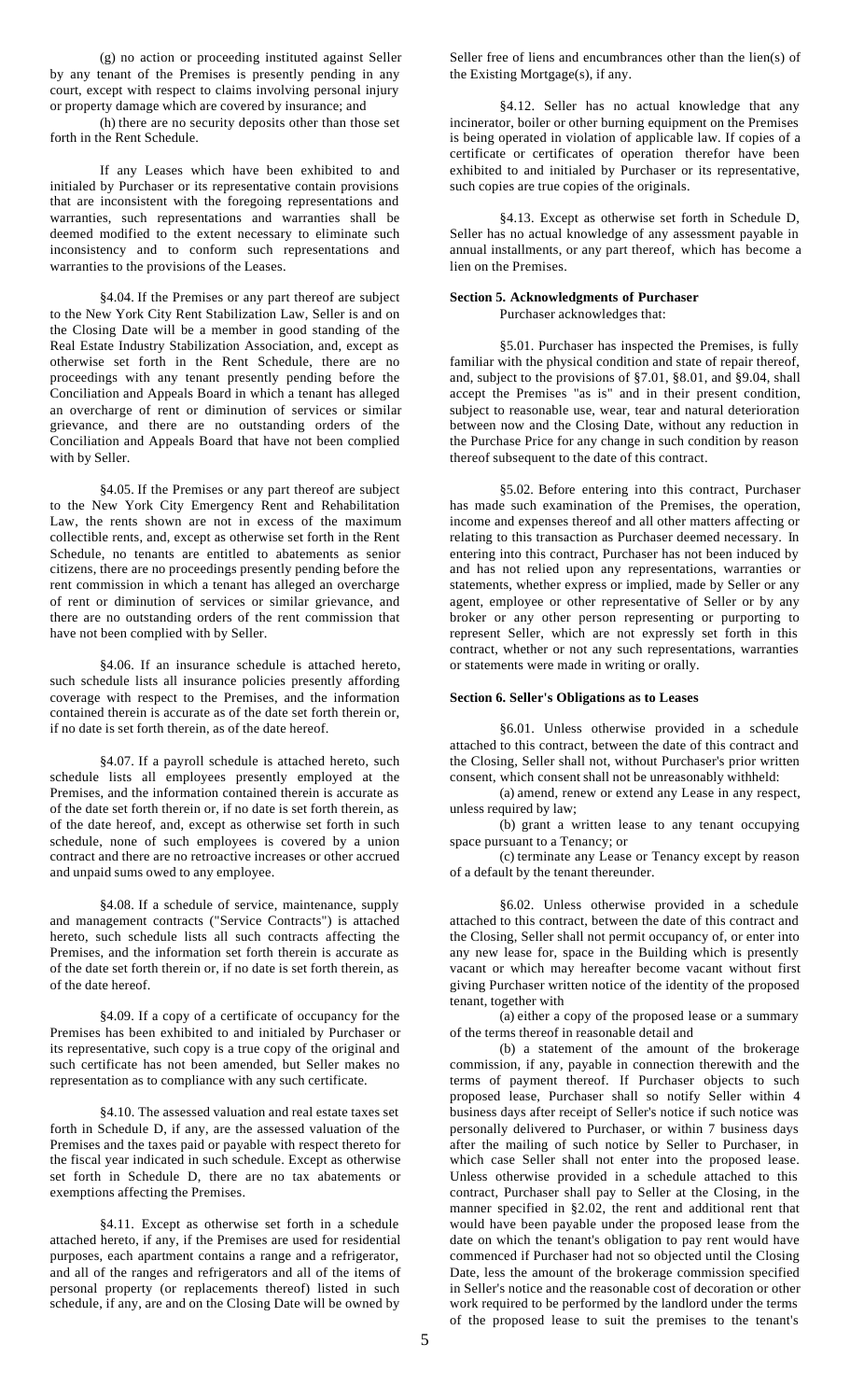occupancy ("Reletting Expenses"), prorated in each case over the term of the proposed lease and apportioned as of the Closing Date. If Purchaser does not so notify Seller of its objection, Seller shall have the right to enter into the proposed lease with the tenant identified in Seller's notice and Purchaser shall pay to Seller, in the manner specified in §2.02, the Reletting Expenses, prorated in each case over the term of the lease and apportioned as of the later of the Closing Date or the rent commencement date. Such payment shall be made by Purchaser to Seller at the Closing. In no event shall the amount so payable to Seller exceed the sums actually paid by Seller on account thereof.

§6.03. If any space is vacant on the Closing Date, Purchaser shall accept the Premises subject to such vacancy, provided that the vacancy was not permitted or created by Seller in violation of any restrictions contained in this contract. Seller shall not grant any concessions or rent abatements for any period following the Closing without Purchaser's prior written consent. Seller shall not apply all or any part of the security deposit of any tenant unless such tenant has vacated the Premises.

§6.04. Seller does not warrant that any particular Lease of Tenancy will be in force or effect at the Closing or that the tenants will have performed their obligations thereunder. The termination of any Lease or Tenancy prior to the Closing by reason of the tenant's default shall not affect the obligations of Purchaser under this contract in any manner or entitle Purchaser to an abatement of or credit against the Purchaser Price or give rise to any other claim on the part of Purchaser.

# **Section 7. Responsibility for Violations**

§7.01. Except as provided in §7.02 and §7.03, all notes or notices of violations of law or governmental ordinances, orders or requirements which were noted or issued prior to the date of this contract by any governmental department, agency or bureau having jurisdiction as to conditions affecting the Premises and all liens which have attached to the Premises prior to the Closing pursuant to the Administrative Code of the City of New York, if applicable, shall be removed or complied with by Seller. If such removal or compliance has not been completed prior to the Closing, Seller shall pay to Purchaser at the Closing the reasonably estimated unpaid cost to effect or complete such removal or compliance, and Purchaser shall be required to accept title to the Premises subject thereto, except that Purchaser shall not be required to accept such title and may terminate this contract as provided in §13.02 if

(a) Purchaser's Institutional Lender reasonably refuses to provide financing by reason thereof or

(b) the Building is a multiple dwelling and either

(i) such violation is rent impairing and causes rent to be unrecoverable under Section 302-a of the Multiple Dwelling Law or

(ii) a proceeding has been validly commenced by tenants and is pending with respect to such violation for a judgment directing deposit and use of rents under Article 7-A of the Real Property Actions and Proceedings Law. All such notes or notices of violations noted or issued on or after the date of this contract shall be the sole responsibility of Purchaser.

§7.02. If the reasonably estimated aggregate cost to remove or comply with any violations or liens which Seller is required to remove or comply with pursuant to the provisions of §7.01 shall exceed the Maximum Amount specified in Schedule D (or if none is so specified, the Maximum Amount shall be one-half of one percent of the Purchase Price), Seller shall have the right to cancel this contract, in which event the sole liability of Seller shall be as set forth in §13.02, unless Purchaser elects to accept title to the Premises subject to all such violations or liens, in which event Purchaser shall be entitled to a credit of an amount equal to the Maximum Amount against the monies payable at the Closing.

§7.03. Regardless of whether a violation has been noted or issued prior to the date of this contract, Seller's failure

to remove or fully comply with the following violations shall not be an objection to title:

(a) any violations of New York City Local Law 5 of 1973, as amended (relating to fire safety in office buildings), if applicable, or

(b) any violations which a tenant is required to remove or comply with pursuant to the terms of its lease by reason of such tenant's use or occupancy. Purchaser shall accept the Premises subject to all such violations without any liability of Seller with respect thereto or any abatement of or credit against the Purchase Price, except that if Purchaser's Institutional Lender reasonably refuses to provide financing by reason of the violations described in (b) above, Purchaser shall not be required to accept the Premises subject thereto and Purchaser shall have the right to terminate this contract in the manner provided in §13.02.

§7.04. If required, Seller, upon written request by Purchaser, shall promptly furnish to Purchaser written authorizations to make any necessary searches for the purposes of determining whether notes or notices of violations have been noted or issued with respect to the Premises or liens have attached thereto.

#### **Section 8. Destruction, Damage or Condemnation**

§8.01. The provisions of Section 5-1311 of the General Obligations Law shall apply to the sale and purchase provided for in this contract.

#### **Section 9. Covenants of Seller**

Seller covenants that between the date of this contract and the Closing:

§9.01. The Existing Mortgage(s) shall not be amended or supplemented or prepaid in whole or in part. Seller shall pay or make, as and when due and payable, all payments of principal and interest and all deposits required to be paid or made under the Existing Mortgage(s).

§9.02. Seller shall not modify or amend any Service Contract or enter into any new service contract unless same is terminable without penalty by the then owner of the Premises upon not more than 30 days notice.

§9.03. If an insurance schedule is attached hereto, Seller shall maintain in full force and effect until the Closing the insurance policies described in such schedule or renewals thereof for no more than one year of those expiring before the Closing.

§9.04. No fixtures, equipment or personal property included in this sale shall be removed from the Premises unless the same are replaced with similar items of at least equal quality prior to the Closing.

§9.05. Seller shall not withdraw, settle or otherwise compromise any protest or reduction proceeding affecting real estate taxes assessed against the Premises for any fiscal period in which the Closing is to occur or any subsequent fiscal period without the prior written consent of Purchaser, which consent shall not be unreasonably withheld. Real estate tax refunds and credits received after the Closing Date which are attributable to the fiscal tax year during which the Closing Date occurs shall be apportioned between Seller and Purchaser, after deducting the expenses of collection thereof, which obligation shall survive the Closing.

§9.06. Seller shall allow Purchaser or Purchaser's representatives access to the Premises, the Leases and other documents required to be delivered under this contract upon reasonable prior notice at reasonable times.

#### **Section 10. Seller's Closing Obligations**

At the Closing, Seller shall deliver the following to Purchaser:

§10.01. A statutory form of bargain and sale deed without covenant against grantor's acts, containing the covenant required by Section 13 of the Lien Law, and properly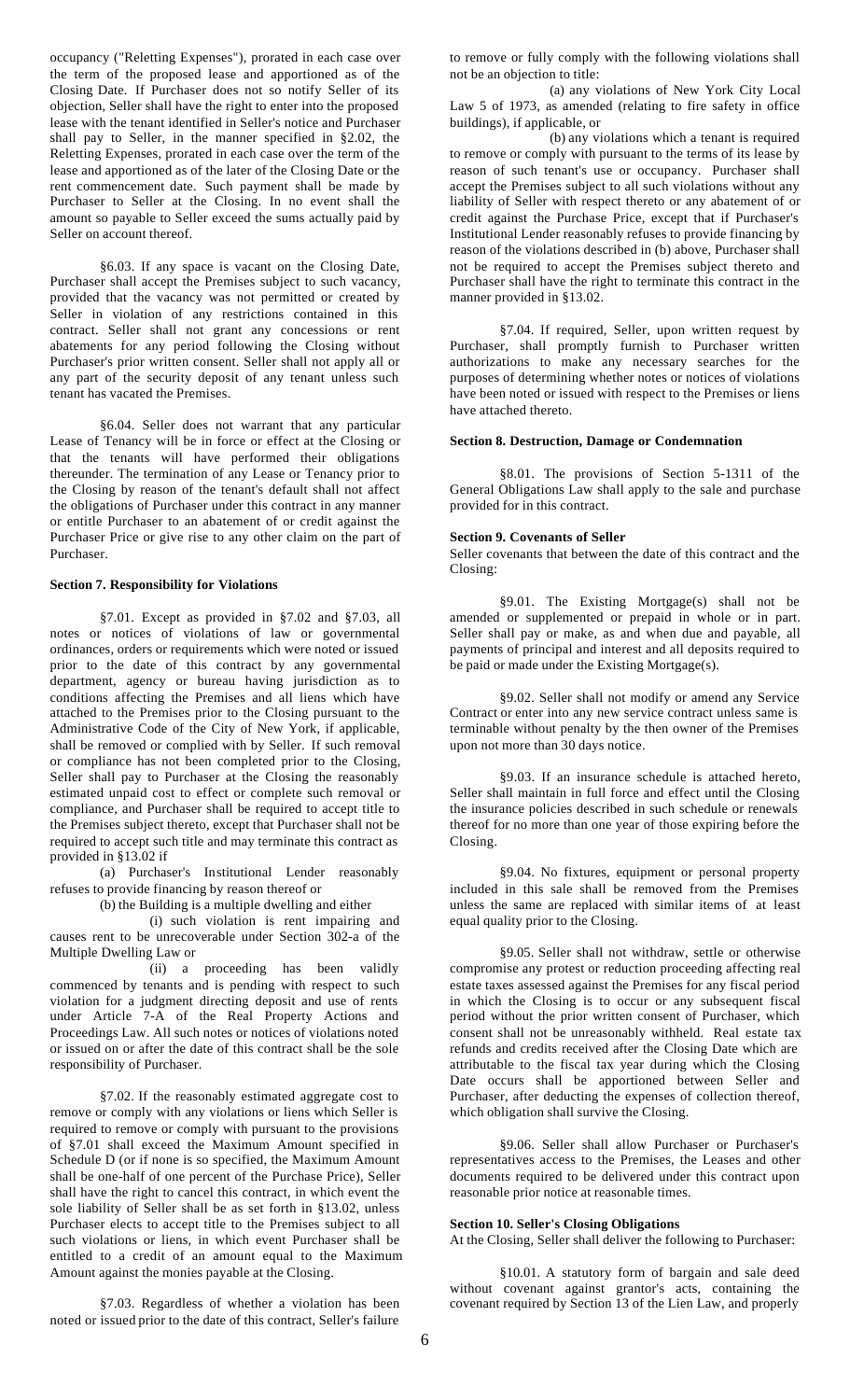executed in proper form for recording so as to convey the title required by this contract.

§10.02. All Leases initialed by Purchaser and all others in Seller's possession.

§10.03. A schedule of all cash security deposits and a check or credit to Purchaser in the amount of such security deposits, including any interest thereon, held by Seller on the Closing Date under the Leases or, if held by an Institutional Lender, an assignment to Purchaser and written instructions to the holder of such deposits to transfer the same to Purchaser, and appropriate instruments of transfer or assignment with respect to any lease securities which are other than cash.

§10.04. A schedule updating the Rent Schedule and setting forth all arrears in rents and all prepayments of rents.

§10.05. All Service Contracts initialed by Purchaser and all others in Seller's possession which are in effect on the Closing Date and which are assignable by Seller.

§10.06. An assignment to Purchaser, without recourse or warranty, of all of the interest of Seller in those Service Contracts, insurance policies, certificates, permits and other documents to be delivered to Purchaser at the Closing which are then in effect and are assignable by Seller.

§10.07. (a) Written consent(s) of the Mortgagee(s), if required under §2.03(b), and(b) certificate(s) executed by the Mortgagee(s) in proper form for recording and certifying (i) the amount of the unpaid principal balance thereof, (ii) the maturity date thereof, (iii) the interest rate, (iv) the last date to which interest has been paid thereon and (v) the amount of any escrow deposits held by the Mortgagee(s).

Seller shall pay the fees for recording such certificate(s). Any Mortgagee which is an Institutional Lender may furnish a letter complying with Section 274-a of the Real Property Law in lieu of such certificate.

§10.08. An assignment of all Seller's right, title and interest in escrow deposits for real estate taxes, insurance premiums and other amounts, if any, then held by the Mortgagee(s).

§10.09. All original insurance policies with respect to which premiums are to be apportioned or, if unobtainable, true copies or certificates thereof.

§10.10. To the extent they are then in Seller's possession and not posted at the Premises, certificates, licenses, permits, authorizations and approvals issued for or with respect to the Premises by governmental and quasigovernmental authorities having jurisdiction.

§10.11. Such affidavits as Purchaser's title company shall reasonably require in order to omit from its title insurance policy all exceptions for judgments, bankruptcies or other returns against persons or entities whose names are the same as or similar to Seller's name.

§10.12. Checks to the order of the appropriate officers in payment of all applicable real property transfer taxes and copies of any required tax returns therefor executed by Seller, which checks shall be certified or official bank checks if required by the taxing authority, unless Seller elects to have Purchaser pay any of such taxes and credit Purchaser with the amount thereof.

§10.13. To the extent they are then in Seller's possession, copies of current painting and payroll records. Seller shall make all other Building and tenant files and records available to Purchaser for copying, which obligation shall survive the Closing.

§10.14. An original letter, executed by Seller or by its agent, advising the tenants of the sale of the Premises to Purchaser and directing that rents and other payments thereafter be sent to Purchaser or as Purchaser may direct.

§10.15. Notice(s) to the Mortgagee(s), executed by Seller or by its agent, advising of the sale of the Premises to Purchaser and directing that future bills and other correspondence should thereafter be sent to Purchaser or as Purchaser may direct.

§10.16. If Seller is a corporation and if required by Section 909 of the Business Corporation Law, a resolution of Seller's board of directors authorizing the sale and delivery of the deed and a certificate executed by the secretary or assistant secretary of Seller certifying as to the adoption of such resolution and setting forth facts showing that the transfer complies with the requirements of such law. The deed referred to in §10.01 shall also contain a recital sufficient to establish compliance with such law.

§10.17. Possession of the Premises in the condition required by this contract, subject to the Leases and Tenancies, and keys therefor.

§10.18. Any other documents required by this contract to be delivered by Seller.

#### **Section 11. Purchaser's Closing Obligations** At the Closing, Purchaser shall:

§11.01. Deliver to Seller checks in payment of the portion of the Purchase Price payable at the Closing, as adjusted for apportionments under Section 12, plus the amount of escrow deposits, if any, assigned pursuant to §10.08.

§11.02. Deliver to Seller the Purchase Money Mortgage, if any, in proper form for recording, the note secured thereby, financing statements covering personal property, fixtures and equipment included in this sale and replacements thereof, all properly executed, and Purchaser shall pay the mortgage recording tax and recording fees for any Purchase Money Mortgage.

§11.03. Deliver to Seller an agreement indemnifying and agreeing to defend Seller against any claims made by tenants with respect to tenants' security deposits to the extent paid, credited or assigned to Purchaser under §10.03.

§11.04. Cause the deed to be recorded, duly complete all required real property transfer tax returns and cause all such returns and checks in payment of such taxes to be delivered to the appropriate officers promptly after the Closing.

§11.05. Deliver any other documents required by this contract to be delivered by Purchaser.

#### **Section 12. Apportionments**

§12.01. The following apportionments shall be made between the parties at the Closing as of the close of business on the day prior to the Closing Date:

(a) prepaid rents and Additional Rents (as defined in §12.03);

(b) interest on the Existing Mortgage(s);

(c) real estate taxes, water charges, sewer rents and vault charges, if any, on the basis of the fiscal period for which assessed, except that if there is a water meter on the Premises, apportionment at the Closing shall be based on the last available reading, subject to adjustment after the Closing when the next reading is available;

(d) wages, vacation pay, pension and welfare benefits and other fringe benefits of all persons employed at the Premises whose employment was not terminated at or prior to the Closing;

(e) value of fuel stored on the Premises, at the price then charged by Seller's supplier, including any taxes;

(f) charges under transferable Service Contracts or permitted renewals or replacements thereof;

(g) permitted administrative charges, if any, on tenants' security deposits;

(h) dues to rent stabilization associations, if any;

(i) insurance premiums on transferable insurance policies listed on a schedule hereto or permitted renewals thereof;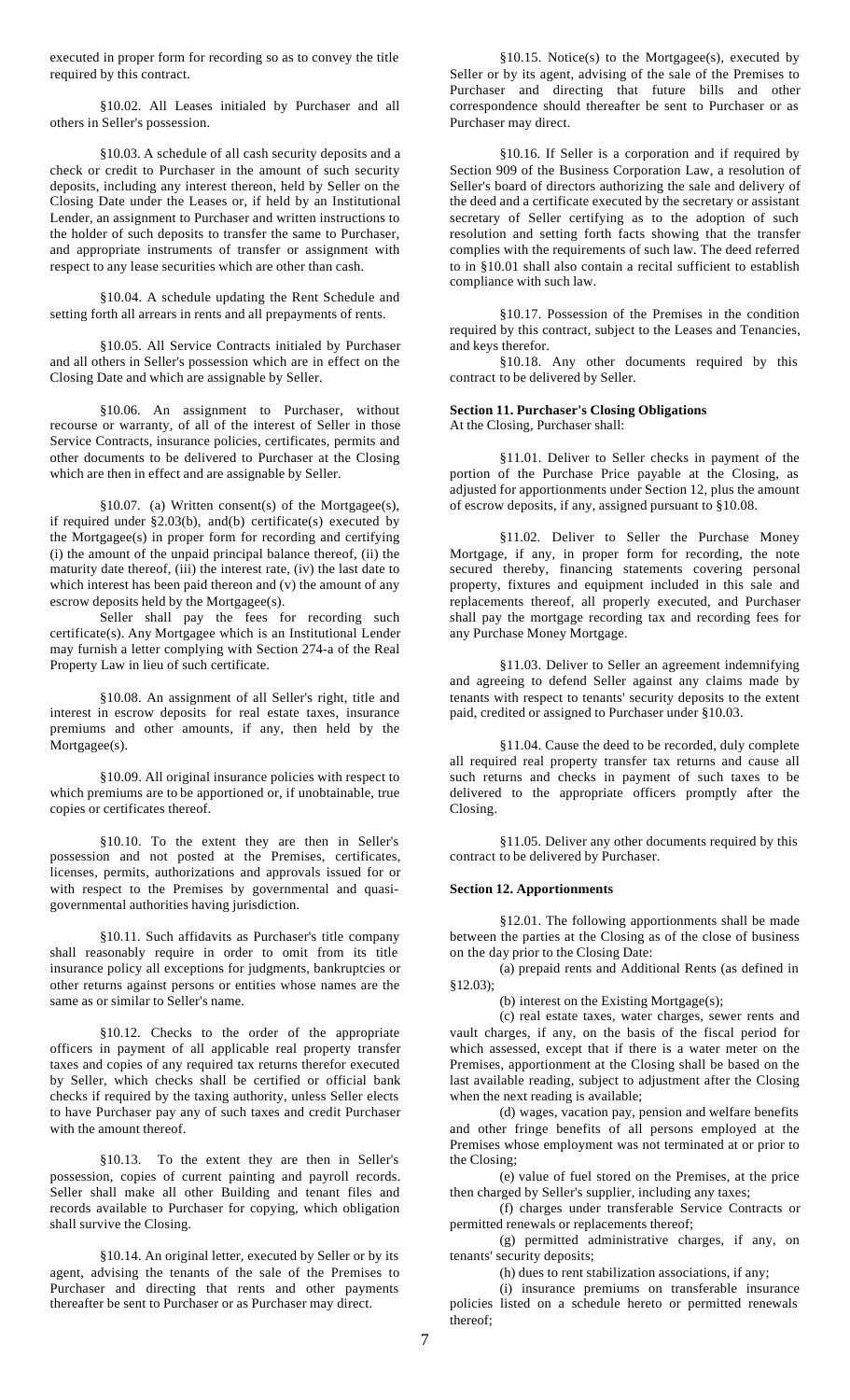(j) Reletting Expenses under §6.02, if any; and (k) any other items listed in Schedule D.

If the Closing shall occur before a new tax rate is fixed, the apportionment of taxes at the Closing shall be upon the basis of the old tax rate for the preceding period applied to latest assessed valuation. Promptly after the new tax rate is fixed, the apportionment of taxes shall be recomputed. Any discrepancy resulting from such recomputation and any errors or omissions in computing apportionments at Closing shall be promptly corrected, which obligations shall survive the Closing.

§12.02. If any tenant is in arrears in the payment of rent on the Closing Date, rents received from such tenant after the Closing shall be applied in the following order of priority:

(a) first to the month preceding the month in which the Closing occurred;

(b) then to the month in which the Closing occurred; (c) then to any month or months following the month

in which the Closing occurred; and (d) then to the period prior to the month preceding the month in which the Closing occurred.

If rents or any portion thereof received by Seller or Purchaser after the Closing are payable to the other party by reason of this allocation, the appropriate sum, less a proportionate share of any reasonable attorneys' fees, costs and expenses of collection thereof, shall be promptly paid to the other party, which obligation shall survive the Closing.

§12.03. If any tenants are required to pay percentage rent, escalation charges for real estate taxes, operating expenses, cost-of-living adjustments or other charges of a similar nature ("Additional Rents") and any Additional Rents are collected by Purchaser after the Closing which are attributable in whole or in part to any period prior to the Closing, then Purchaser shall promptly pay to Seller Seller's proportionate share thereof, less a proportionate share of any reasonable attorneys' fees, costs and expenses of collection thereof, if and when the tenant paying the same has made all payments of rent and Additional Rent then due to Purchaser pursuant to the tenant's Lease, which obligation shall survive the Closing.

# **Section l3. Objections to Title, Failure of Seller or Purchaser to Perform and Vendee's Lien**

§13.01. Purchaser shall promptly order an examination of title and shall cause a copy of the title report to be forwarded to Seller's attorney upon receipt. Seller shall be entitled to a reasonable adjournment or adjournments of the Closing for up to 60 days or until the expiration date of any written commitment of Purchaser's Institutional Lender delivered to Purchaser prior to the scheduled date of Closing, whichever occurs first, to remove any defects in or objections to title noted in such title report and any other defects or objections which may be disclosed on or prior to the Closing Date.

§13.02. If Seller shall be unable to convey title to the Premises at the Closing in accordance with the provisions of this contract or if Purchaser shall have any other grounds under this contract for refusing to consummate the purchase provided for herein, Purchaser, nevertheless, may elect to accept such title as Seller may be able to convey with a credit against the monies payable at the Closing equal to the reasonably estimated cost to cure the same (up to the Maximum Expense described below), but without any other credit or liability on the part of Seller. If Purchaser shall not so elect, Purchaser may terminate this contract and the sole liability of Seller shall be to refund the Downpayment to Purchaser and to reimburse Purchaser for the net cost of title examination, but not to exceed the net amount charged by Purchaser's title company therefor without issuance of a policy, and the net cost of updating the existing survey of the Premises or the net cost of a new survey of the Premises if there was no existing survey or the existing survey was not capable of being updated and a new survey was required by Purchaser's Institutional Lender. Upon such refund and reimbursement, this contract shall be null and void and the

parties hereto shall be relieved of all further obligations and liability other than any arising under Section 14. Seller shall not be required to bring any action or proceeding or to incur any expense in excess of the Maximum Expense specified in Schedule D (or if none is so specified, , the Maximum Expense shall be one-half of one percent of the Purchase Price) to cure any title defect or to enable Seller otherwise to comply with the provisions of this contract, but the foregoing shall not permit Seller to refuse to pay off at the Closing, to the extent of the monies payable at the Closing, mortgages on the Premises, other than Existing Mortgages, of which Seller has actual knowledge.

§13.03 Any unpaid taxes, assessments, water charges and sewer rents, together with the interest and penalties thereon to a date not less than two days following the Closing Date, and any other liens and encumbrances which Seller is obligated to pay and discharge or which are against corporations, estates or other persons in the chain of title, together with the cost of recording or filing any instruments necessary to discharge such liens and encumbrances of record, may be paid out of the proceeds of the monies payable at the Closing if Seller delivers to Purchaser on the Closing Date official bills for such taxes, assessments, water charges, sewer rents, interest and penalties and instruments in recordable form sufficient to discharge any other liens and encumbrances of record. Upon request made a reasonable time before the Closing, Purchaser shall provide at the Closing separate checks for the foregoing payable to the order of the holder of any such lien, charge or encumbrance and otherwise complying with §2.02. If Purchaser's title insurance company is willing to insure both Purchaser and Purchaser's Institutional Lender, if any, that such charges, liens and encumbrances will not be collected out of or enforced against the Premises, then, unless Purchaser's Institutional Lender reasonably refuses to accept such insurance in lieu of actual payment and discharge, Seller shall have the right in lieu of payment and discharge to deposit with the title insurance company such funds or assurances or to pay such special or additional premiums as the title insurance company may require in order to so insure. In such case the charges, liens and encumbrances with respect to which the title insurance company has agreed so to insure shall not be considered objections to title.

§13.04. If Purchaser shall default in the performance of its obligation under this contract to purchase the Premises, the sole remedy of Seller shall be to retain the Downpayment as liquidated damages for all loss, damage and expense suffered by Seller, including without limitation the loss of its bargain.

§13.05. Purchaser shall have a vendee's lien against the Premises for the amount of the Downpayment, but such lien shall not continue after default by Purchaser under this contract.

# **Section 14. Broker**

§14.01. If a broker is specified in Schedule D, Seller and Purchaser mutually represent and warrant that such broker is the only broker with whom they have dealt in connection with this contract and that neither Seller nor Purchaser knows of any other broker who has claimed or may have the right to claim a commission in connection with this transaction, unless otherwise indicated in Schedule D. The commission of such broker shall be paid pursuant to separate agreement by the party specified in Schedule D. If no broker is specified in Schedule D, the parties acknowledge that this contract was brought about by direct negotiation between Seller and Purchaser and that neither Seller nor Purchaser knows of any broker entitled to a commission in connection with this transaction. Unless otherwise provided in Schedule D, Seller and Purchaser shall indemnify and defend each other against any costs, claims or expenses, including attorneys' fees, arising out of the breach on their respective parts of any representations, warranties or agreements contained in this paragraph. The representations and obligations under this paragraph shall survive the Closing or, if the Closing does not occur, the termination of this contract.